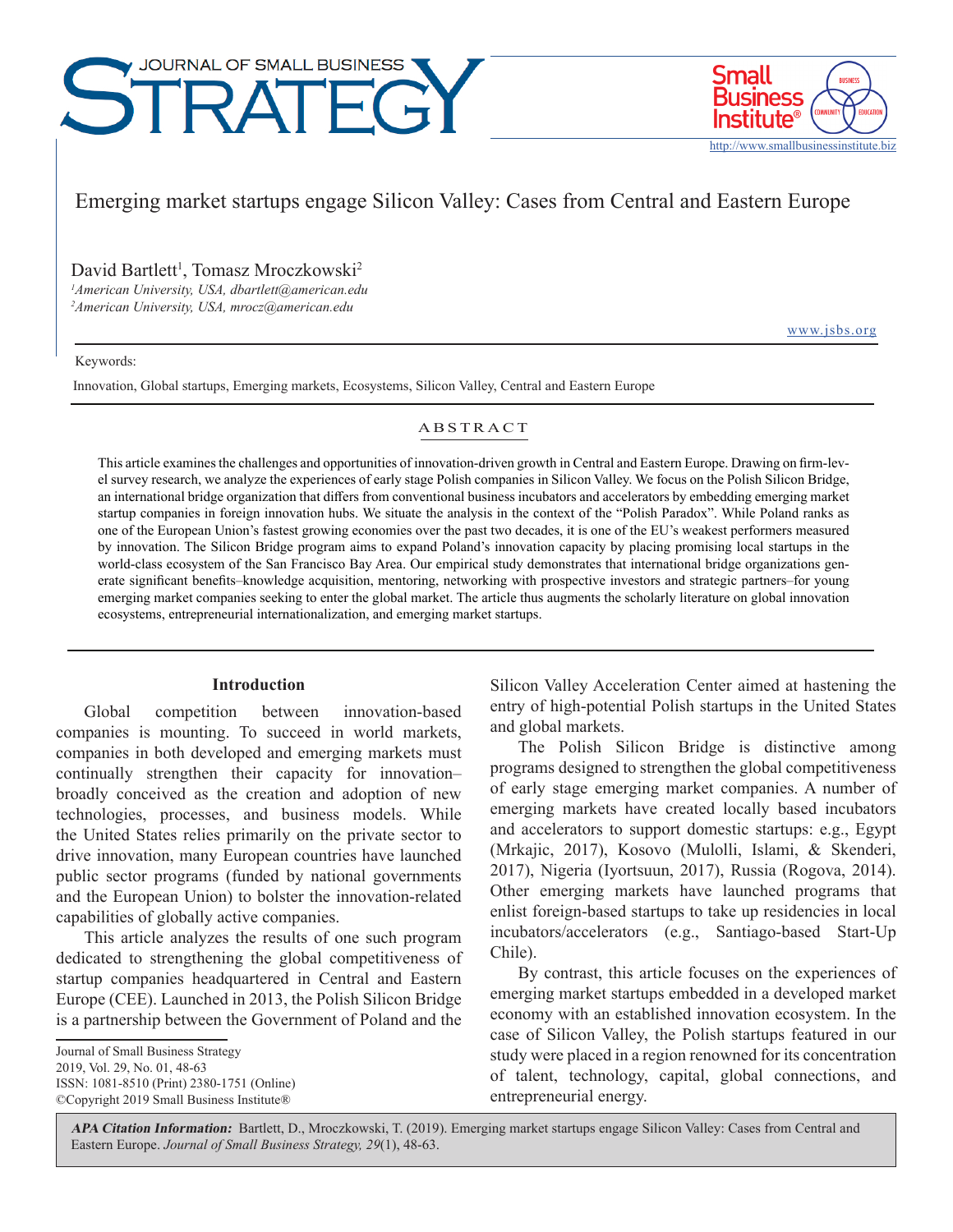We examine the Silicon Valley experiences of 11 Polish technology startups. Through surveys and telephonic interviews, we evaluate the impact of the Polish Silicon Bridge on the business development of participating firms. Our investigation focuses on the following questions:

- What benefits did Polish startups derive from their participation in the Silicon Valley program?
- How did the program influence the business strategies of participating companies?
- To what degree and in what ways did the Silicon Valley program strengthen the innovation capacity of Polish startups?
- To what extent did the program prepare Polish startups for entry into the United States and global markets?
- What does the Polish Silicon Bridge case suggest about the utility of international bridge organizations for accelerating global startups?

Drawing on the results of our empirical analysis, we propose a model to speed the integration of emerging market startups into global innovation ecosystems. In this way, our research provides guidance on how the best startup companies in the CEE region and other emerging markets can become citizens of world-class hubs such as Silicon Valley.

The article is organized as follows. We begin by explaining the rationale of our selection of Poland, whose national economic trajectory (strong GDP growth performance but low innovation capacity) renders the country a suitable case for a study of international bridge organizations. We review recent scholarly work on the challenges and opportunities facing emerging market companies seeking to enter global markets. We then address the specific problem of innovation-led growth in Central and Eastern Europe. We examine the role of international bridge organizations, noting the rising visibility of that organizational form in Silicon Valley. We proceed with our empirical analysis, reporting the results of our investigation of the experiences of Polish startups in Silicon Valley. We discuss the lessons of the Polish Silicon Bridge for enterprise development policies, international partnerships, and innovation building programs in the CEE region. We conclude by identifying directions for future research on emerging market startups and global innovation ecosystems.

# **The Polish Paradox**

Poland presents an interesting paradox: Measured by GDP growth and per capita income growth, Poland has proven one of Europe's best performing economies over the past two decades. The country's standing as Europe's growth champion of the 1990s-2000s reflects: (1) a sizable domestic market, which now ranks as the EU's 6th biggest economy, (2) a highly diversified industrial sector populated by leading foreign multinationals, (3) a coastal outlet that confers a geographical advantage over the landlocked economies of the CEE region, (4) an ample human resource base, including a large population of university-degreed, English-speaking young professionals, and (5) major international technology hubs in Kraków, Warsaw, Wrocław and other cities.

Despite these assets, Poland ranks as one of Europe's weakest economies measured by innovation. Studies by the 2018 European Commission place Poland near the lesser-developed CEE countries (Bulgaria, Romania) in firm-level innovation, R&D funding, and other innovation-related metrics.

The Polish paradox (strong macroeconomic performance combined with weak innovation capabilities) has spurred government officials to expand enterprise development programs such PARP (Polska Agencja Rozwoju Przedsiębiorczości). A significant portion of Poland's current tranche (€86 billion) of EU Structural and Investment Funds is earmarked for technology research, SME development, educational/vocational training, and other innovation-promoting activities. The international organization examined in this article (the Polish Silicon Bridge) complements these national- and EU-level programs, seeking to boost the global competitiveness of Polish startup companies via placement in the world's leading innovation ecosystem.

The Polish case underscores the competitive pressures on the emerging markets of Central and Eastern Europe to accelerate the integration of local companies into global ecosystems. During the years leading up to its accession to the European Union in 2004, Poland undertook a broadly successful economic development strategy based on low labor costs and geographic proximity to the developed EU-15 economies. That strategy enabled the country to attract significant volumes of efficiency-seeking foreign direct investment and to expand exports of automotive products and other manufactured goods. Polish manufacturing companies became major subcontractors of leading multinationals from Germany and other Western countries.

But amid rising factor costs and mounting competition from emerging markets outside Europe, Poland and other CEE countries face growing pressure to migrate towards high value-added activities to spur innovation and global competitiveness. The Polish Silicon Bridge program addressed in this article illustrates this new strategy.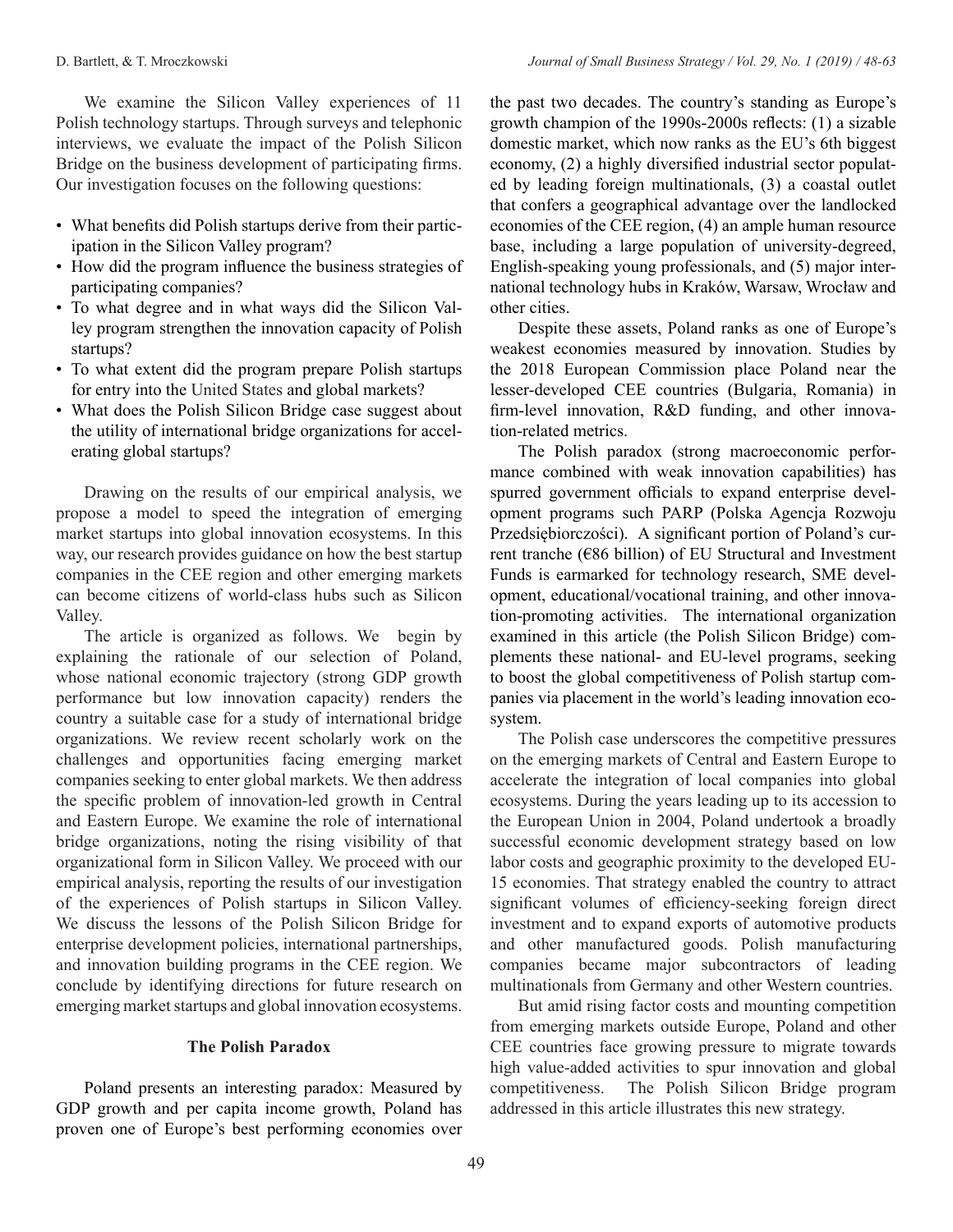# **Emerging Markets in the Global Economy**

The rapid ascent of emerging markets has spawned an extensive literature on emerging market-based firms in the world economy. This literature includes analyses of the rise of emerging market multinational corporations (Fey, Nayak, Wu, & Zhou, 2016; Guillén & García-Canal, 2012; Van Agtmael, 2007). These studies indicate that many emerging market Multinational Corporation (MNCs) have already reached international standards of excellence in operations, particularly advanced manufacturing. But emerging market companies lag behind their developed market competitors in innovation, reflecting persistent institutional and cultural barriers to the creation and adoption of new technologies and business models. As operational performance metrics have converged, innovation capacity has become a key driver of the global competitiveness of emerging market companies (Ramamurti, 2016).

Recent studies investigate how emerging market companies are striving to narrow the innovation gap. Sivalogathasan and Wu (2014) explore how the spillover of inbound foreign direct investment heightens the indigenous innovation capacity of emerging markets in South Asia. Misra, Memili, Welsh, and Fang (2014) address the role of Foreign Direct Investment (FDI) in promoting innovation at women-owned entrepreneurial firms in developing/emerging economies in Latin America, Middle East, and Sub-Saharan Africa. Wang, Sutherland, and Ning (2014) analyze the impact of international innovation networks in patent generation in emerging markets. Pitchayadol, Hoonsopon, Chandrachai, and Triukose (2018) examine the links between "familiness" (defined by family-specific culture and experience) and innovativeness in family-owned SMEs in Thailand. Ernst, Kahle, Dubiel, Prabu, and Subramanian (2015) and Winterhalter, Zeschky, Neumann, and Gassmann (2017) investigate the use of frugal innovation by local and foreign companies to tailor products and services for resource-constrained customers in fast-growing emerging markets. Subramaniam, Ernst, & Dubiel (2014) address the growing incidence of reverse innovation, whereby emerging market companies (exploiting cost advantages and technology leapfrogging opportunities) become first movers in innovative products that are then exported to advanced developed markets. Paulose and Nair (2015) and Naqshbandi and Kamel (2017) analyze the expanding role of open innovation in emerging markets, whereby emerging market firms (following the precedent of many leading Western companies) look outside their organizational boundaries for innovative ideas, processes, and technologies.

# **Innovation in Central and Eastern Europe**

The challenge of innovation confronting emerging mar-

ket firms worldwide strongly resonates in Central and Eastern Europe, now populated by post-transition economies whose factor cost advantages are dissipating. As CEE-based companies exhaust their potential for efficiency-led growth, they face a mounting imperative to strengthen their capabilities in innovation to compete in demanding global markets.

The case of the Czech Republic well illustrates the problems of innovation-led growth in Central and Eastern Europe. With its historical roots as the most developed economy in the region (dating from early industrialization in Bohemia and Moravia), its robust manufacturing industries (automotive, chemicals, armaments, glass, optics, etc.), and its recent reclassification as a high-income economy, the Czech Republic would appear to be a strong candidate as the regional innovation leader. Indeed, these attributes have prompted some commentators to characterize the country as a low-cost version of Germany.

However, in many respects the Czech Republic shares a closer affinity with the other post-transition economies in the CEE region than with advanced developed countries like Germany. Ministr and Pitner (2015) identify the factors impeding the development of the Information and Communications Technology (ICT) sector in the Czech Republic: insufficient private sector funding of research and development; fragmentation of higher education and research institutions that disperse innovation efforts; educational and research structures that stifle entrepreneurial initiatives; brain drain of talented scholars and researchers amid a globalized academic job market; low levels of academic-industrial collaboration.

Other studies indicate that Czech companies have achieved limited success expanding their global positions. Musteen, Datta, and Francis (2014) identify the liabilities confronting Czech companies seeking to globalize: origin, smallness, foreignness, newness. Zapletalová (2015) finds that Czech firms scaling out of their small domestic market tend to stay within geographical sub-regions and cultural clusters in the CEE area, illustrating limited financial resources and thin knowledge of foreign markets.

Innovation-led global growth has proven even more elusive for Poland. As shown in Table 1 below, a recent European Commission 2018 report ranks Poland 25th among the EU-28 countries in overall innovation capacity.

Table 2 summarizes the results of the Commission's examination of the drivers of innovation in the EU. Poland performs strongly in certain innovation metrics: opportunity-driven entrepreneurship; employment in fast-growing innovative sectors; enterprise births. But the country places near the bottom of the EU-28 in key measures of innovation: SMEs with product/process innovations; collaboration between innovative SMEs; private-public funding of R&D; international scientific co-publications; foreign doctoral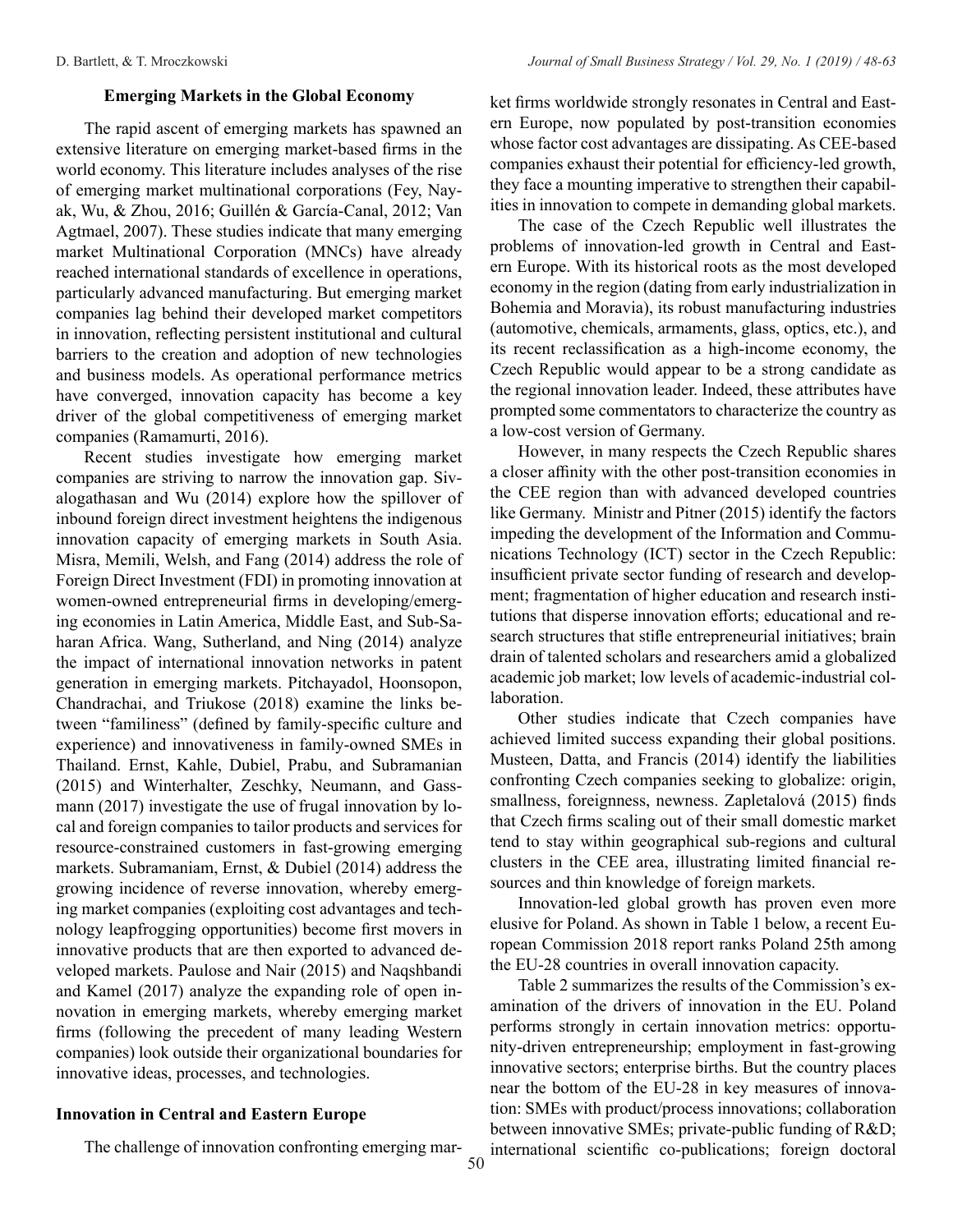#### *Innovation in the European Union*

County rankings: Summary index\* (Overall performance relative to EU average, 2017).



#### students.

A detailed report by the World Bank (Piatkowski, 2016) cites the following factors hindering Poland's progress in innovation: deficient private financing; low public sector support; limited access to new markets; short supply of skilled R&D personnel; weak managerial skills; insufficient networking; high levels of risk aversion; psychological barriers of company managers focused on short-term results.

The report notes that Poland is particularly weak in product and process innovation, with just 8 percent of manufacturing companies introducing product/process innovations compared with 14% in the Czech Republic and 22% in Germany. In their analysis of the Polish paradox, World Bank economists consider the possibility that Poland belongs to a small group of European economies (Ireland, Spain, Slovak Republic) that can grow without extensive investments in R&D and other innovation-promoting activities. However, they conclude that Poland enjoys substantial scope for productivity gains and that improvements in the country's innovation capacity would yield a significant

GDP growth premium.

To that end, the World Bank proposes an innovation framework for Poland organized around the concept of "Smart Specialization", which emphasizes the prioritization of public funding to support high-value technologies, fields, and company populations. The Smart Specialization model includes: (1) "Smart Labs" comprising selected young enterprises and experienced business/technology experts who form working groups focused on specific economic areas, and (2) "Innovation Maps" to cull critical information on company applications for R&D funding to help public agencies target projects with high innovation potential.

Our empirical study addresses the potential contributions of an alternative approach to innovation in Central and Eastern Europe: The embedding of CEE startup enterprises in established foreign-based innovation ecosystems to speed the entry of participating companies in highly competitive global markets. We focus on the experiences of Polish companies in international bridge organizations, which we treat as global business development vehicles that are related but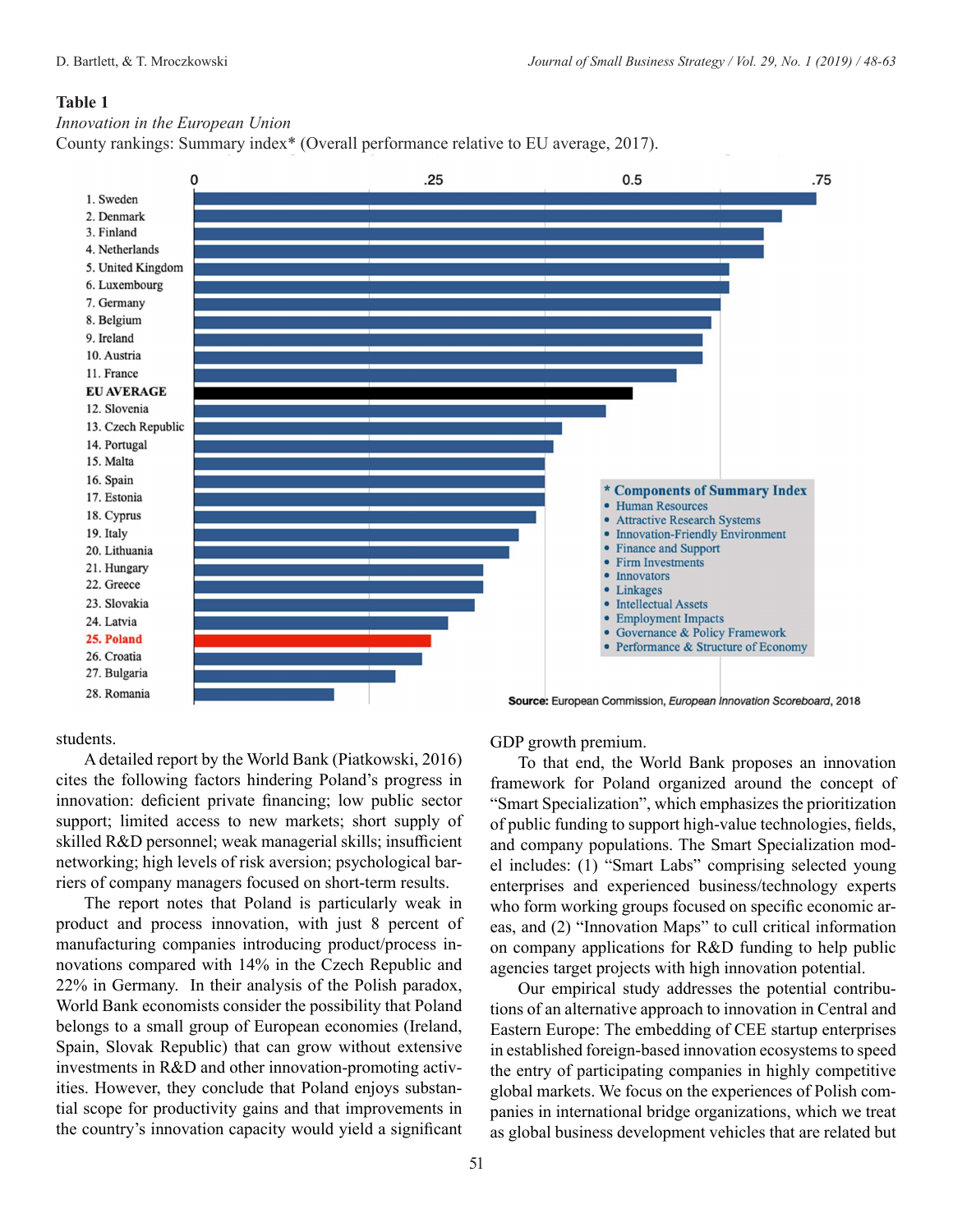*Innovation in the European Union* Country rankings: Selected Sub-Indices (Rank in EU-28, 2017).

| <b>Sub-Indices</b>                            | <b>EU</b> Leader | <b>Poland Rank</b> | <b>Sub-Indices</b>                                                        | <b>EU</b> Leader | <b>Poland Rank</b> |
|-----------------------------------------------|------------------|--------------------|---------------------------------------------------------------------------|------------------|--------------------|
| Human Resources                               | Denmark          | 22                 | Linkages                                                                  | Belgium          | 26                 |
| Life Long Learning                            | Sweden           | 24                 | Collaboration between<br><b>Innovative SMEs</b>                           | Belgium          | 25                 |
| <b>New Doctoral Graduates</b>                 | Slovenia         | 28                 | Private/Public Co-Fund-<br>ing of R & D                                   | Germany          | 27                 |
| <b>Attractive Research Systems</b>            | Denmark          | 26                 | <b>Intellectual Assets</b>                                                | Malta            | 17                 |
| International Scientific Co-Publica-<br>tions | Denmark          | 26                 | <b>Trademark Applications</b>                                             | Cyprus           | 21                 |
| Foreign Doctoral Students                     | Luxembourg       | 27                 | <b>PCT Patent Applications</b>                                            | Sweden           | 23                 |
| Innovation-Friendly Environment               | Denmark          | 26                 | <b>Employment Impacts</b>                                                 | Ireland          | 15                 |
| Opportunity-Driven Entrepreneurship           | Denmark          | $8\,$              | Employment in<br><b>Fast-Growing Enterprises</b><br>in Innovative Sectors | Hungary          | $8\,$              |
| <b>Broadband Penetration</b>                  | Denmark          | 19                 | Employment in Knowl-<br>edge-Intensive Sectors                            | Luxembourg       | 25                 |
| Finance & Support                             | France           | 24                 | Sales Impacts                                                             | Ireland          | 22                 |
| Venture Capital                               | Luxembourg       | 22                 | Knowledge-Intensive<br>Service Exports                                    | Ireland          | 22                 |
| Public R & D Expenditures                     | Sweden           | 23                 | Sales of New Innovative<br>Products                                       | UK               | 22                 |
| Firm Investments                              | Finland          | 24                 | Governance & Policy<br>Framework                                          | Netherlands      | 21                 |
| Business R & D Expenditures                   | Sweden           | 23                 | <b>Government Procurement</b><br>of Advanced Technology                   | Luxembourg       | 18                 |
| <b>Enterprises Providing ICT Training</b>     | Austria          | 24                 | Rule of Law                                                               | Finland          | 21                 |
| Innovators                                    | Ireland          | 27                 | Performance & Structure<br>of Economy                                     |                  |                    |
| SMEs with Product/Process Innova-<br>tions    | Belgium          | 26                 | <b>Enterprise Births</b>                                                  | UK               | 10                 |
| SMEs Innovating In-House                      | Ireland          | 27                 | Share of Knowledge-In-<br>tensive Industry                                | Luxembourg       | 22                 |

distinct from conventional incubators and accelerators.

#### **International Bridge Organizations**

There is extensive literature on the role of business accelerators and business incubators in speeding the development of startup companies (e.g., Albort-Morant & Oghazi, 2016; Barrehag, Fornell, Larsson, Mårdström, Westergård, & Wrackefeldt, 2012; Bøllingtoft, 2012; Bruneel, Ratinho, Clarysee, & Groen, 2012; Cohen, 2013; Pauwels, Clarysse, Wright, & Van Hove, 2016). For globally minded startups in emerging markets, accelerators/incubators help fill the "institutional voids" of home economies with inchoate mar-

substantial promise for emerging market-based companies seeking to build global capabilities. International bridge

& Mitchell, 2016).

organizations promote transnational partnerships between governmental institutions, non-governmental agencies, universities/research institutions, and private sector agents to spur global commerce and technology innovation. These partnerships serve both to advance the international growth strategies of locally based companies and to facilitate the

ket infrastructures, weak legal/regulatory systems, and thin financial markets (Dutt, Hawn, Vidal, Chatterji, McGahan,

The research presented in this article focuses on another type of business development organization that offers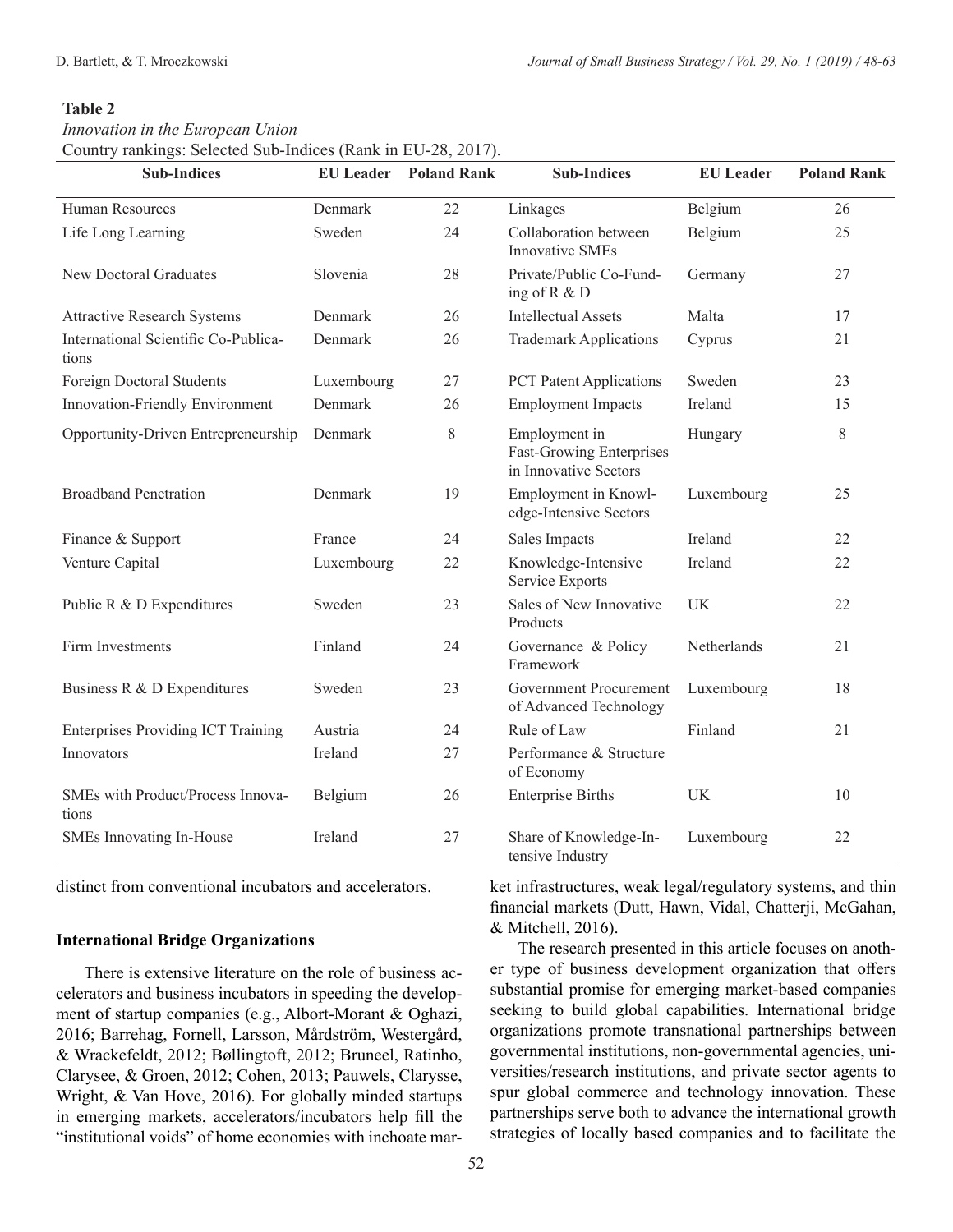local market entry of foreign-based companies (Pietrasienski & Bitka, 2015).

For globally oriented, early stage emerging market companies, international bridge organizations represent an attractive alternative to conventional accelerators and incubators:

- Hastening the internationalization of emerging market startups via embedding in the established ecosystems of advanced industrialized countries
- Circumventing the institutional void problem of emerging markets by integrating high-potential local startups into developed market-based technology hubs
- Enlarging the financing domain of emerging market startups through links with angel investors, venture capitalists, and strategic investors in developed economies
- Boosting exports of products and services through ties with foreign customers, distributors, and channel partners
- Strengthening the global competitiveness of technology-centric emerging market companies through engagement in open innovation programs with developed market-based partners

# **International Bridge Organizations in Silicon Valley**

The fulcrum of the international bridge phenomenon is Silicon Valley, whose standing as the leading global innovation hub renders the San Francisco Bay Area a highly attractive destination for early stage foreign technology companies pursuing international growth. The 2017 report of Startup Genome/Global Entrepreneurship Network (Startup Genome, 2017) ranks Silicon Valley first among global ecosystems, followed by New York, London, Beijing, and Boston. Silicon Valley ranks first in four components of that survey (performance, funding, market reach, and startup experience) and second to Singapore in the fifth component (talent). The economic value of ecosystems is concentrated in these "superstar" cities along with other innovation/ technology hubs such as Tel Aviv, Berlin, Paris, Stockholm, Vancouver, and Sydney.

As the world's foremost enterprise ecosystem, Silicon Valley hosts nearly 18,000 active startups, whose business development efforts benefit from proximity to major multinational technology companies (Apple, Cisco, Ebay, Google, Hewlett-Packard Intel, Oracle, etc.), leading venture capital firms (Accel Partners, Kleiner Perkins Caufield, et al), and world-class research universities (Stanford, UC Berkeley). Silicon Valley captures 28% of global investments in early stage companies, generates nearly one-third of the exit value of startups globally, and hosts one-fourth of the world's unicorns (startups valued at more than \$1 billion). The area boasts the world's highest share of companies founded by immigrants (46%), illustrating Silicon Valley's allure for talented foreign-born entrepreneurs and the region's high rate of success of immigrants applying for visas, long-term residencies, and United States citizenship. Silicon Valley startups employ the world's highest percentage of engineers with prior startup experience, bolstering the region's capacity to develop and commercialize advanced technologies (Gauthier, 2017).

Silicon Valley thus demonstrates the potency of global ecosystems for the following: technology driven, globally oriented startup companies: concentration of talent, both home-grown and foreign-born; access to seed funding; availability of exit vehicles; clustering of customers, suppliers, and investors; robust economic and physical infrastructure; strong governmental support; large installed multinational base; premier universities and research institutions; high global connectedness; and presence of experienced business mentors with a "pay it forward" mentality.

For European-based startups, Silicon Valley offers the locational advantages of deep economic, commercial, and political connections with Europe. While Europe ranks behind Asia-Pacific and NAFTA for Silicon Valley exports, it is the world's largest foreign investor in the San Francisco Bay Area. Led by the UK, Germany, Switzerland, and France, European firms operate more than 1,000 subsidiaries in the region. Technology represents the largest share of European FDI reaching Silicon Valley, demonstrating the area's gravitational pull for foreign companies active in ICT, life sciences, and advanced R&D. The region hosts some 170,000 European-born residents, including a sizable number of STEM (Science, Technology, Engineering, Mathematics) professionals employed at local companies. There is also extensive outbound trade and investment from the Bay Area to Europe, including substantial foreign direct investment, venture capital, and private equity investments by Silicon Valley-based firms (Berger & Brem, 2016).

Augmenting Europe's business presence in the Bay Area, the region hosts the third largest European diplomatic community in the US (following Washington and New York) supported by an array of binational business organizations, public-private partnerships, and sister city arrangements. (Randolph & Grose, 2014).

# **Empirical Study: Polish Startups in Silicon Valley**

An earlier article reports the results of our investigation of the Czech Accelerator, an initiative of CzechInvest (part of the Ministry of Industry and Trade in Prague) that places selected Czech startups in foreign accelerators in the United States, United Kingdom, Singapore, and Israel (Mroczkow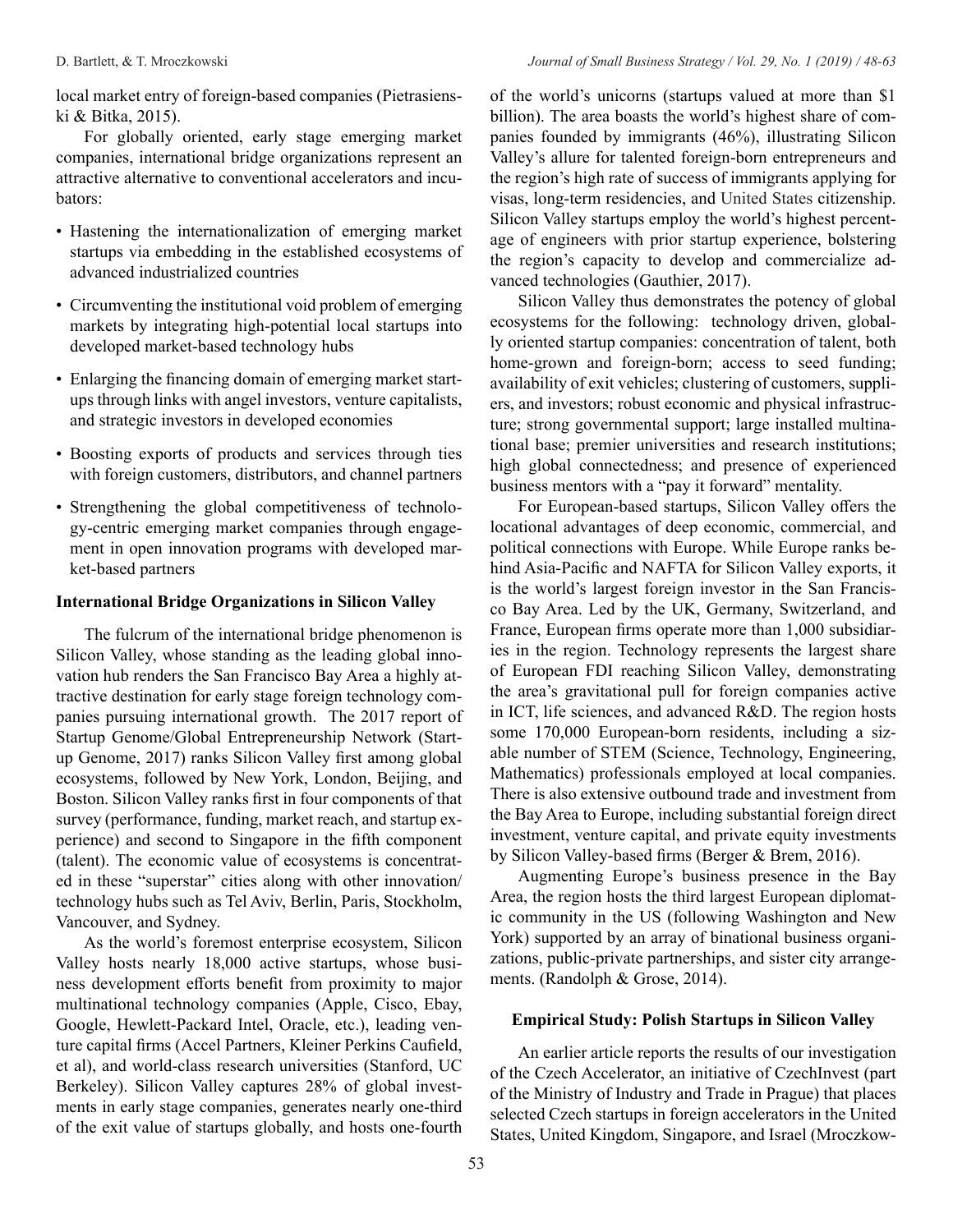ski, Assudani, Muñoz-Fernández, & Khilji, 2017). Building on the Czech survey, here we report the findings of our analysis of the experiences of Polish startup companies in Silicon Valley.

# **Polish Silicon Bridge**

The Polish Silicon Bridge is an initiative of the Polish Ministry of Economy, financed by the European Regional Development Fund under the aegis of the Innovative Economy part of the EU's National Cohesion Strategy. The program is administered by PARP in Warsaw in collaboration with the Trade and Investment Section of the Polish Embassy in Washington and the Silicon Valley Acceleration Center (SVAC) in San Francisco. Similar to the Czech Accelerator, this bridge organization provides high-potential Polish startups with training and advisory services, mentoring by experienced business leaders, networking with technology developers, and introductions to prospective investors and strategic partners. Via immersion in the global innovation hub of the San Francisco Bay Area, the program aims to speed the entry of Polish companies into the United States and international markets and to facilitate the transfer of knowledge from Silicon Valley to Poland (Pietrasienski, 2013).

Our Polish study focused on the Silicon Valley experiences of 11 out of 34 companies that were hosted by Silicon Valley Acceleration Center in 2015. Our Polish sample included Polish-based developers of mobile technologies, digital marketing, social media, Web applications, and wastewater treatment systems.

#### **Method**

Our investigation comprised computer-assisted surveys consisting of questions with Likert scales to gauge company participants' assessment of the impact of these programs, and follow-up telephonic interviews that allowed Polish managers to elaborate on their experiences in Silicon Valley. Through these surveys and interviews, we evaluated the contribution of the Polish Silicon Bridge in the following areas:

- Knowledge acquisition (markets, competition, financing, intellectual property, distribution, etc.)
- Formation of business and technology partnerships between Polish startups and host country participants
- Development of international networks to support the global expansion of Polish participants
- Securing of seed funding, venture capital, and other investments
- Realization of increased global sales

#### **Table 3**

| Participants in Polish Silicon Bridge pseudonyms |                                                         |
|--------------------------------------------------|---------------------------------------------------------|
|                                                  | & activities of Polish firms embedded in Silicon Valley |

| <b>Firm Pseudonym</b> | <b>Firm Activity</b>                         |
|-----------------------|----------------------------------------------|
| MS                    | Web Development                              |
| YE                    | Digital Marketing                            |
| ES                    | Mobile Technologies Web<br>Development       |
| AQ                    | Wastewater Treatment                         |
| CS                    | Mobile Applications for<br>Skin Care         |
| QL                    | Digital Solutions                            |
| GOG                   | Social Media                                 |
| VAZ                   | Digital Technologies Man-<br>agement Systems |
| HO                    | Social Media                                 |
| NG                    | Unknown                                      |
| EVO                   | Unknown                                      |

# **Survey Results**

To preserve the confidentiality of our survey respondents, we use pseudonyms to identify participants in the Polish Silicon Bridge, indicated in Table 3:

#### **Knowledge Acquisition**

The results of our survey of Polish startups on knowledge acquisition are reported in Table 4:

On the Likert scale (1-5,  $1 =$  High and  $5 =$  Low), our Polish respondents indicated a medium level of overall knowledge acquisition (2.66). Among the eight components of this survey question, the Polish startups reported the highest levels of knowledge acquisition in the following areas:

- Markets: average score of 1.82
- Financing: average score of 2.27
- Competition: average score of 2.27

Our Polish respondents indicated the lowest levels of knowledge acquisition in these areas:

- Intellectual property: average score of 3.00
- Team: average score of 3.00
- Suppliers: average score of 3.27

Distribution (2.73) and Technology (2.91) occupy intermediate positions in the knowledge acquisition survey. The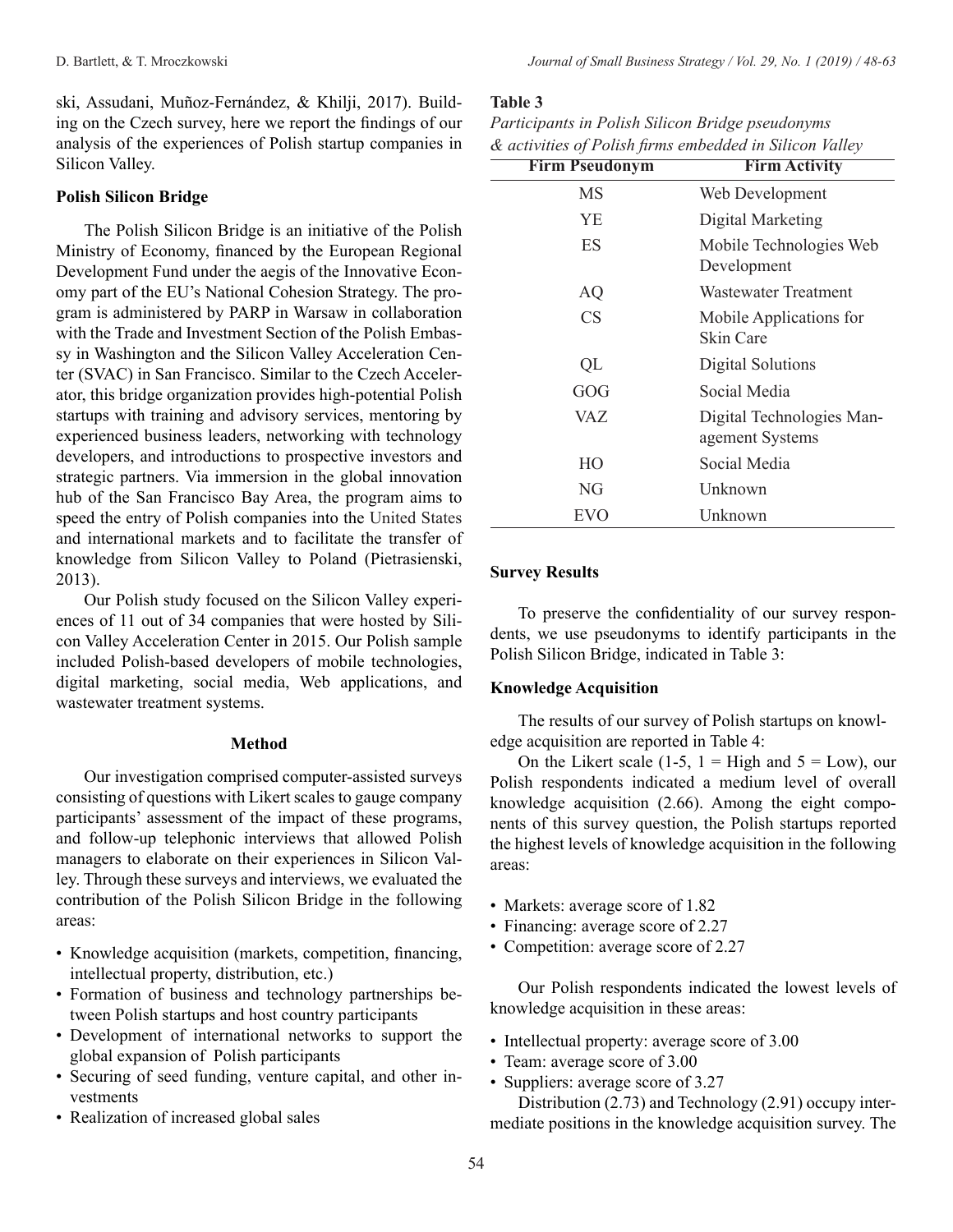# *Survey of participants in Polish Silicon Bridge knowledge acquisition*

Question: On a Likert Scale of 1-5 (where  $1 =$  tremendously and  $5 =$  not at all), how deeply has the experience with the international bridge program changed your understanding and knowledge of successful company startup management (including such aspects as technology, markets, financing, competition)?

| Area                                   | $1 = High$                          | $\overline{2}$              | 3           | 4            | $5 = Not at All$ |
|----------------------------------------|-------------------------------------|-----------------------------|-------------|--------------|------------------|
| <b>Technology</b>                      | <b>MS</b>                           | VE, ES, AQ, QL              | EVO, GOG    | NG, VAZ, HO  | <b>CS</b>        |
| <b>Markets</b>                         | MS, YE, AQ, VAZ, HO ES, QL, GOG, NG |                             | <b>EVO</b>  | CS           |                  |
| Financing                              | MS, YE                              | QL, GOG, NG, VAZ,<br>HO, AQ | ES, EVO     |              | CS               |
| Competition                            | MS, AQ, VAZ                         | YE, ES, QL, HO              | EVO, GOG    | CS, NG       |                  |
| <b>Intellectual</b><br><b>Property</b> | <b>MS</b>                           | AQ, QL, HO                  | EVO, VAZ    | ES, GOG, NG  | <b>CS</b>        |
| <b>Team</b>                            | MS, AQ                              | QL, HO                      | YE, EVO, NG | ES, GOG      | CS, VAZ          |
| <b>Suppliers</b>                       | <b>MS</b>                           | AQ, QL                      | YE, EVO, NG | ES, GOG, HO  | CS, VAZ          |
| <b>Distribution</b>                    | <b>MS</b>                           | YE, AQ, QL, NG              | ES, EVO, HO | CS, GOG, VAZ |                  |

high rankings of knowledge acquisition related to markets, financing, and competition demonstrate the value of embedding Polish startups in the global business milieu of Silicon Valley, where managers of participating companies interact with leading multinational companies, locally based SMEs and entrepreneurs, angel investors, and venture capitalists.

The comparatively weak results of intellectual property and technology in the knowledge acquisition survey are surprising insofar as one of the presumed virtues of international bridge programs like the Polish Silicon Bridge is exposure of foreign startups to world-class technology companies and leading research universities. Our Polish sample included four startups situated in ICT (web development, digital marketing/social media, mobile technologies, digital solutions) while a fifth enterprise is a developer of a next generation wastewater treatment system. Our telephonic follow-up interviews indicated that these Polish startups gained less value from immersion in advanced technologies (where the companies were already operating on the leading edge) than from learning about the American market and United States business practices.

# **Impact of Experience**

The next question in the survey asked respondents to gauge the business impact of their international bridge experiences. The results are shown in Table 5.

Similar to the knowledge acquisition question, our respondents registered a medium score (2.53) on the overall impact of their experience in the Polish Silicon Bridge. The Polish group reported the stronger values on the sales/productivity growth (2.00) and revenue growth (2.09) parts of the business impact survey. This result reflects the profile of the companies in the Polish sample, which was weighted towards young, growth-oriented technology companies.

Starting of new initiatives (2.64) and generation of new ideas (2.73) registered intermediate scores on the business impact survey. Securing of angel/VC funding yielded the weakest result (3.18), with a notable divergence between a Polish cohort reporting the highest score ("very descriptive") and one reporting the lowest score ("not descriptive at all"). Our telephonic follow-ups suggested that the latter companies had unrealistic expectations regarding funding opportunities for Polish startups in Silicon Valley, where seasoned local entrepreneurs compete fiercely for venture capital and angel investment.

# **Value of Programs**

Augmenting the Likert scale numerical survey, we invited the Polish startups to respond to an open-ended question about the value of their international experience in Silicon Valley (Table 6):

Echoing these survey responses, participants in our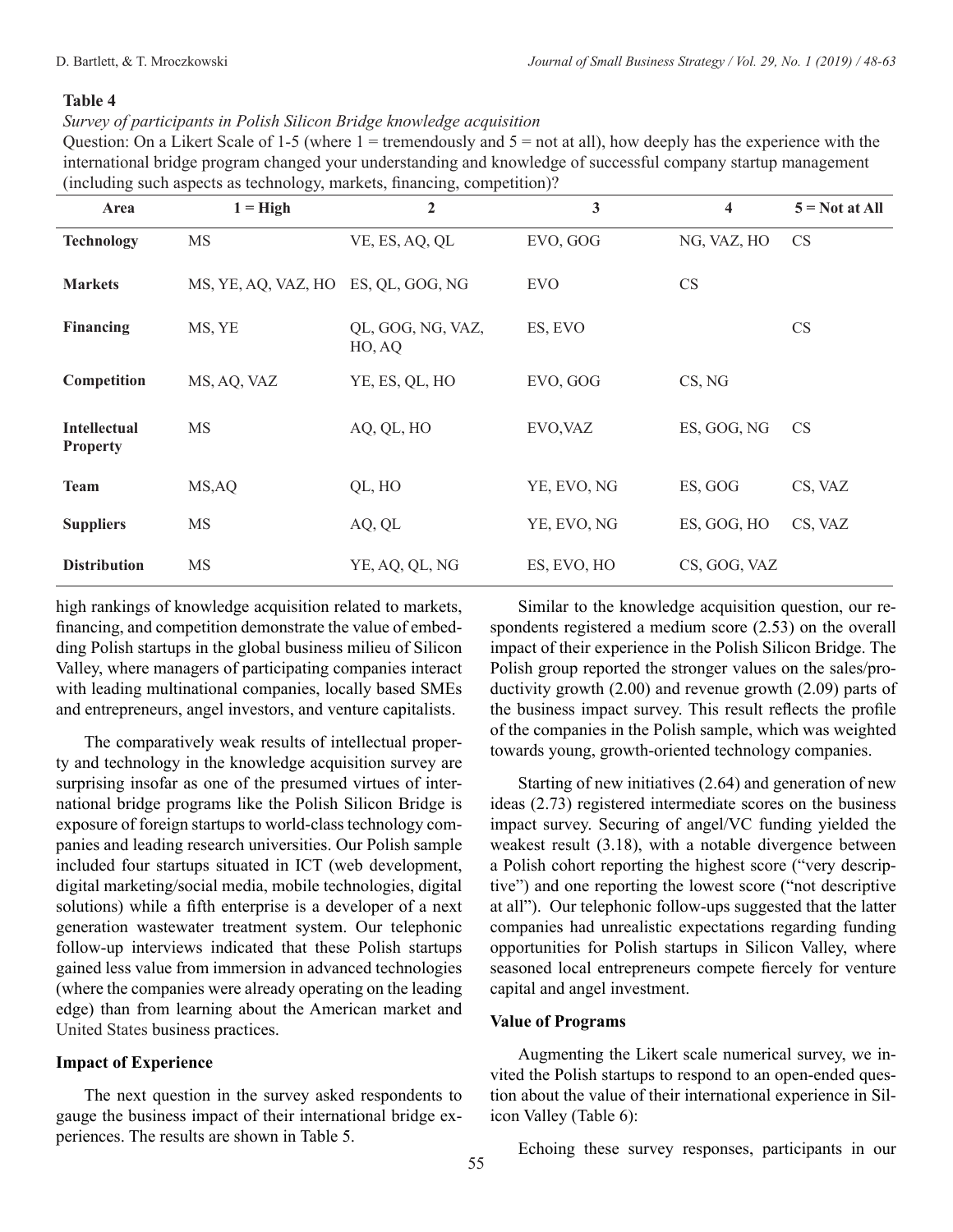*Survey of participants in Polish Silicon Bridge impact of experience*

Question: As a result of your experience from the Polish Silicon Bridge program, how would you rate the following statements on a Likert scale of 1-5 (where  $1 = \text{very descriptive and } 5 = \text{not at all descriptive})$ ?

- Owing to the experience with the Polish Silicon Bridge, my firm will start New Initiatives
- Owing to the experience with the Polish Silicon Bridge, my firm will generate New Ideas
- Owing to the experience with the Polish Silicon Bridge, my firm will Secure Angel or Venture Capital Funding
- Owing to the experience with the Polish Silicon Bridge, my firm will start to see Revenue Growth
- Owing to the experience with the Polish Silicon Bridge, my firm will start Sales or Productivity Growth

| Area                             |                | $\mathbf{2}$            | 3                            | 4          | $5 = Not$ Descriptive at All |
|----------------------------------|----------------|-------------------------|------------------------------|------------|------------------------------|
| <b>New Initiatives</b>           | GOG, VAZ, AO   | ES. NG                  | YE, EVO, QL, HO              |            | MS, CS                       |
| <b>New Ideas</b>                 | AQ             | YE, QL, HO              | ES, EVO, CS,<br>GOG, NG, VAZ |            | MS                           |
| <b>Secured Venture Funding</b>   | CS, QL, HO, AQ |                         | YE, VAZ                      |            | ES, EVO, GOG, NG, MS         |
| <b>Revenue Growth</b>            | MS, OL, HO     | YE, EVO,<br>AO, CS, VAZ | ES. NG                       | GOG        |                              |
| <b>Sales/Productivity Growth</b> | MS, OL, HO, AO | YE, EVO,<br>CS, GOG     | ES. NG                       | <b>VAZ</b> |                              |

# **Table 6**

*Survey of participants in Polish Silicon Bridge value of program*

Question: What was the most valuable experience for you during this program?

| Pseudonym  | Most Valuable Experience                                                                             |
|------------|------------------------------------------------------------------------------------------------------|
| YE         | "To meet the American way of thinking."                                                              |
| <b>ES</b>  | "Meetings with local entrepreneurs."                                                                 |
| AQ         | "To meet many companies/Startups and people and sharing ideas. Huge feedback about our<br>products." |
| <b>CS</b>  | "Networking."                                                                                        |
| QL         | "Contacts."                                                                                          |
| GOG        | "Gaining knowledge on how startups communicate with the whole ecosystem."                            |
| <b>NG</b>  | "Most you can learn from other entrepreneurs."                                                       |
| <b>VAZ</b> | "Gaining knowledge from mentors as well as through self-organized meetings."                         |
| HO         | Understanding the USA market and obtaining knowledge about what I have to do to succeed<br>here."    |
| <b>EVO</b> | "Learning the system."                                                                               |
| <b>MS</b>  | "Jesper Wind" [Founder of EDGE Business Advisory, accelerator in San Francisco]                      |

telephonic interviews emphasized the following contributions of the Polish Silicon Bridge: immersion in the global business ecosystem; generation of business contacts and referrals; cultivation of personal connections; expansion of professional networks; exchanges with United States entrepreneurs; gaining knowledge through mentors; exposure to American business culture; generation of feedback on products; cross-fertilization of ideas and approaches; and accelerating United States market entry.

# **Foremost Challenges**

We asked our Polish respondents to describe the business challenges facing them after their return from Silicon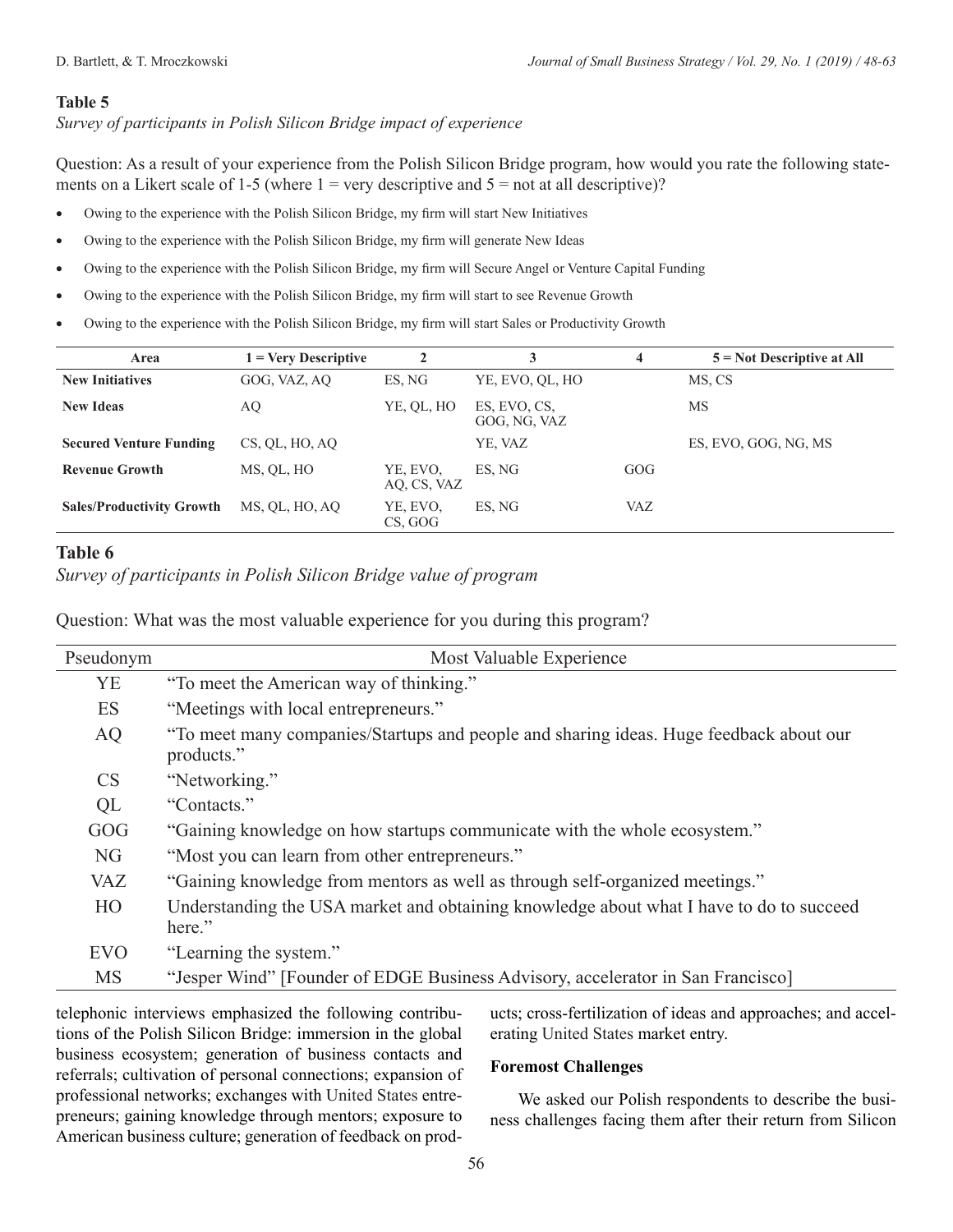We asked our Polish respondents to identify the particular actions they intended to take following their return from Silicon Valley (Table 8)

Our telephonic follow-ups provided additional information on how the Polish Silicon Bridge influenced the forward business plans of program participants. Respondents stressed adaptations to the United States market, drawing

# Valley (Table 7):

The most commonly cited challenge was generating funding and attracting investors. Elaborating on that theme, one of the Polish firms (a digital technology provider with a strong commercial portfolio and a sophisticated management team) stressed the risks of undue concentration on revenue generation to support its strategy of self-funding, which threatened to divert attention from product innovation and invited preemption of new ideas by competitors.

# **Table 7**

*Survey of participants in Polish Silicon Bridge foremost challenges*

Question: What in your opinion would be the most important challenges you could encounter upon returning to Poland in terms of implementing new knowledge gained (ideas and solutions) during the Polish Silicon Bridge program?

**Planned Changes**

| Pseudonym | Most Valuable Experience                                                                                                |
|-----------|-------------------------------------------------------------------------------------------------------------------------|
| CS        | Concentration on team                                                                                                   |
| ES        | Financing                                                                                                               |
| GOG       | Funding of new ventures                                                                                                 |
| HO        | Generating sales in the USA and finding investors to scale the business                                                 |
| NG        | Financing                                                                                                               |
| QL        | Ego of Polish investors                                                                                                 |
| VAZ       | Focusing on revenue activities instead of product, increasing the risk that someone will imple-<br>ment our idea faster |
| YE        | Making our business model transparent and compelling to investors                                                       |

# **Table 8**

# *Survey of participants in Polish Silicon Bridge planned changes*

Question: Describe the most important changes you are planning to implement inside your company resulting from your experience with the Polish Silicon Bridge program

| Pseudonym | <b>Planned Changes</b>                                                                                                                                                                                                                                                                                                                      | Pseudonym                                | <b>Planned Changes</b>                                                                                                                                                                                                                                                                                                  |
|-----------|---------------------------------------------------------------------------------------------------------------------------------------------------------------------------------------------------------------------------------------------------------------------------------------------------------------------------------------------|------------------------------------------|-------------------------------------------------------------------------------------------------------------------------------------------------------------------------------------------------------------------------------------------------------------------------------------------------------------------------|
| AQ        | Future planning                                                                                                                                                                                                                                                                                                                             | $\bullet$<br>MS<br>$\bullet$             | Triple sales<br>Strengthen leadership<br>Marketing strategy                                                                                                                                                                                                                                                             |
| CS        | Go to market strategy<br>٠<br>Prototyping<br>٠<br>Traction results<br>٠                                                                                                                                                                                                                                                                     | NG<br>$\bullet$                          | More experiment with our product sales<br>Closer focus on our customer segments                                                                                                                                                                                                                                         |
| ES        | Narrowing strategic focus<br>٠<br>Hiring sales person<br>٠<br>Content marketing<br>$\bullet$                                                                                                                                                                                                                                                | QL<br>$\bullet$                          | Sales strategy                                                                                                                                                                                                                                                                                                          |
| GOG       | Converting existing products into<br>startups<br>Changing company's offer<br>$\bullet$                                                                                                                                                                                                                                                      | <b>VAZ</b><br>$\bullet$<br>$\bullet$     | Change in communication with clients-reworking marketing strategy<br>Changing of approach-reach big companies first to get feedback<br>Focus on getting big brands through shadow IT or direct contact<br>Speed development cycle and focus more on rapid deployments<br>Considering VC funding instead of self-funding |
| HO        | Stronger concentration on sales<br>٠<br>Start real sales in USA<br>$\bullet$<br>Change the information we send<br>$\bullet$<br>to the market about our product<br>Change the way I express myself<br>$\bullet$<br>when speaking about what we do<br>Change the order of implemen-<br>$\bullet$<br>tation of new features in our<br>platform | $\bullet$<br><b>VE</b><br>$\bullet$<br>٠ | Defining core value proposition<br>Market segmentation<br>Refining business model<br>Improving communication with customers<br>Marketing strategy                                                                                                                                                                       |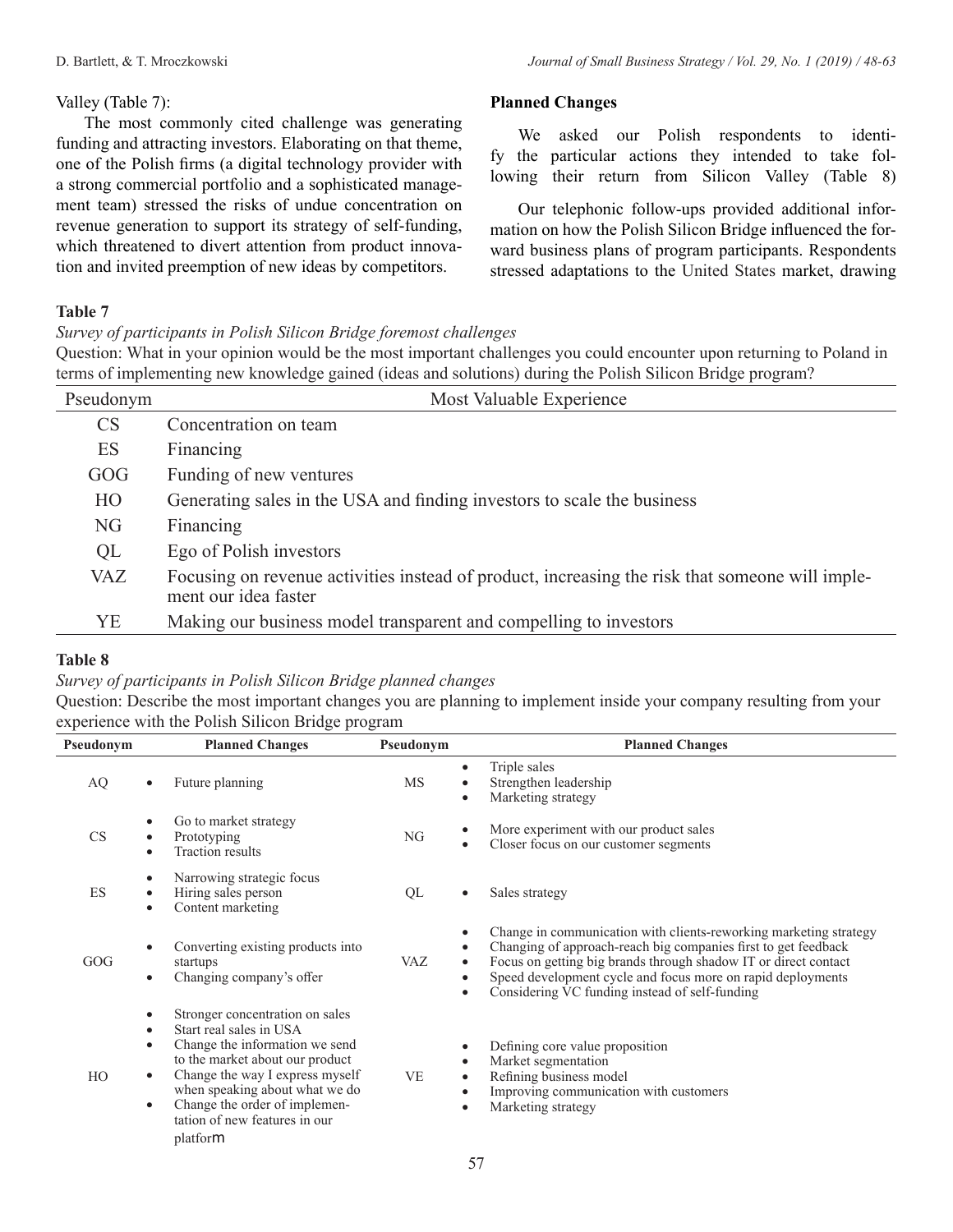on their observations in Silicon Valley on how companies communicate with American customers. They also cited refinements of their approaches to global product development, noting the relative shortage of such business skills in Poland.

#### **Recommendations to Colleagues**

We asked the survey participants whether they would recommend the Polish Silicon Bridge to colleagues. The responses were highly laudatory of the program (Table 9):

Our respondents signaled strong interest in other programs administered by PARP, whose portfolio includes

#### **Table 9**

*Survey of participants in Polish Silicon Bridge recommendations to colleagues*

**Question:** Based on your experience, how would you describe the Polish Silicon Bridge program to your colleagues?

| Pseudonym  | <b>Description of Program</b>                                                                                                                                                                                                        |
|------------|--------------------------------------------------------------------------------------------------------------------------------------------------------------------------------------------------------------------------------------|
| AQ         | "Big possibilities."                                                                                                                                                                                                                 |
| CS         | "Great thing to start up your startup experience."                                                                                                                                                                                   |
| ES         | "Great experience."                                                                                                                                                                                                                  |
| <b>EVO</b> | "Good."                                                                                                                                                                                                                              |
| GOG        | "The program helps Polish companies gain knowledge about the US market."                                                                                                                                                             |
| HO         | "Polish Silicon Bridge is the perfect program which will drive you from living and making business in<br>Poland to getting into USA, making your first sales here and findings investors in USA and making your<br>business global." |
| <b>MS</b>  | "Rocket launch to the US reality."                                                                                                                                                                                                   |
| <b>NG</b>  | "Nice boost to think about your business."                                                                                                                                                                                           |
| QL         | "Easy way to get into the US."                                                                                                                                                                                                       |
| <b>VAZ</b> | "A great program to gain knowledge on launching a product in US, giving most advantages if your prod-<br>uct already has traction in Poland."                                                                                        |
| YE         | "World quality program."                                                                                                                                                                                                             |

innovation, internationalization, and SME development. The favorable reaction to the Polish Silicon Bridge also strengthened the case for the integration of international bridge programs in Poland's broader "Strategy for Responsible Development", launched in 2016 by Minister of Finance (and now Prime Minister) Mateusz Morawiecki to promote sustainable, inclusive, and knowledge-centric economic growth.

#### **Favored United States Innovation Centers**

The final question in the Polish survey prompted respondents to rate the attractiveness of particular United States cities/regions as global innovation hubs (Table 10):

The ranking of New York City and San Francisco as "most important" echoed the findings of the global surveys cited earlier in the article identifying those locales as the world's foremost business ecosystems. The high placements of Chicago (a major international business hub and host of a large Polish American community) and Boston (a leader in ICT and biomedical technology) aligned with the broader

pattern of Polish companies entering the United States.

The lower placements of San Diego, Atlanta, Miami, and Seattle indicate that those cities lack high concentrations of business development resources prioritized by this particular collection of Polish startups. The intermediate United States cities on this list possess specific assets of interest to these Polish companies: Austin (a rising player in ICT), Reno/Tahoe (a region with close ties to the Polish Government and geographic proximity to the San Francisco Bay Area), and Washington, D.C. (an area that combines federal/regulatory/diplomatic organizations and significant ICT and biomedical clusters).

# **Discussion**

This article augments the extant literature on emerging market startups by examining the contributions of international bridge organizations (a distinctive type of business development agency) to the growth strategies of early stage companies in Central and Eastern Europe.

The Polish cases analyzed in the article (along with our previous work on the Czech Accelerator) strengthen the the-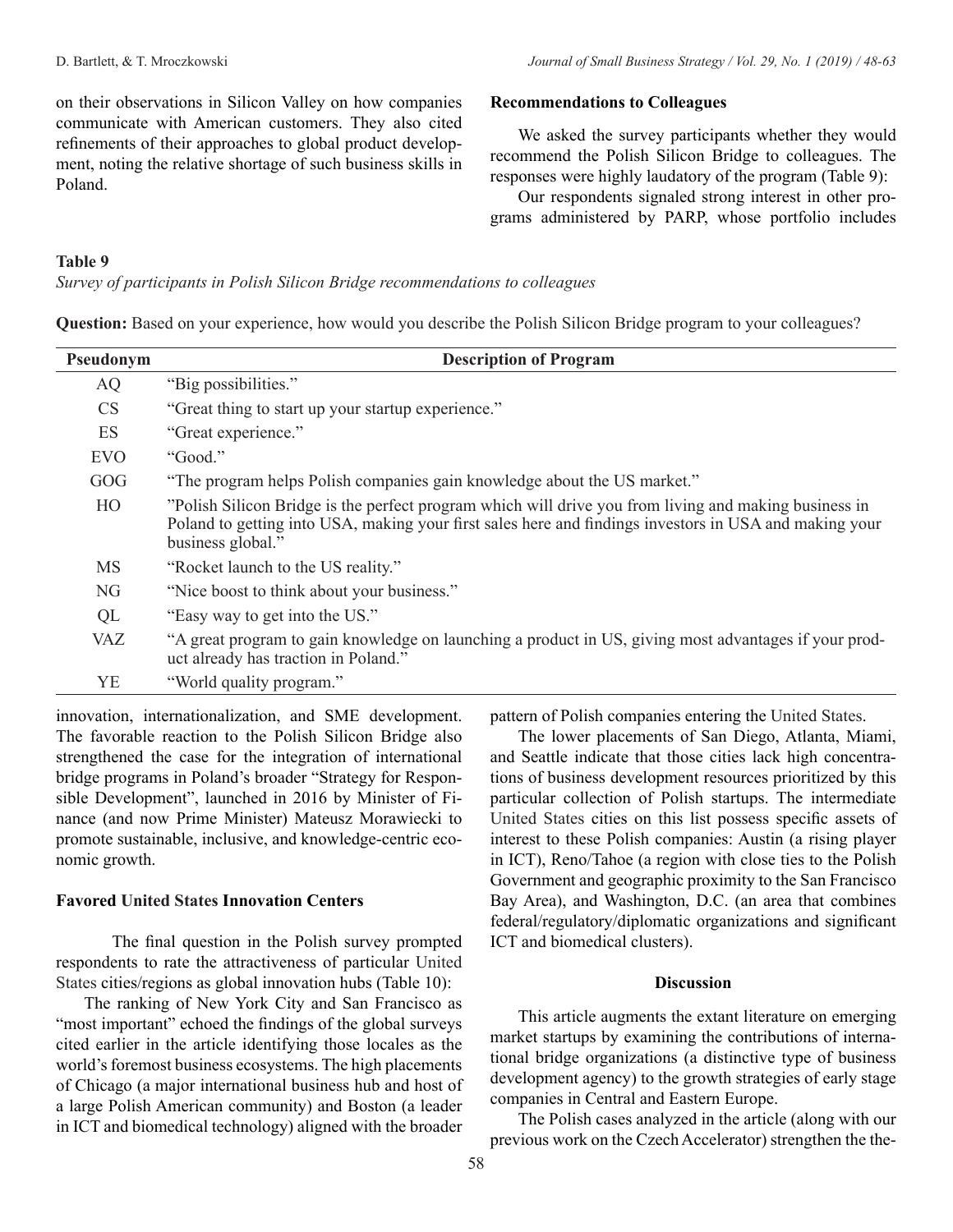*Survey of participants in Polish Silicon Bridge favored US innovation centers*

**Question:** On a Likert scale of 1-5 (where 1 = most important and 5 = not important) please indicate which US innovation centers you would consider most important for future international bridge programs.

| Pseudonym  | $1 = Most Important$                               | $\overline{2}$                                        | 3                                                                             | 4                 | $5 = Not Important$                                                       |
|------------|----------------------------------------------------|-------------------------------------------------------|-------------------------------------------------------------------------------|-------------------|---------------------------------------------------------------------------|
| AQ         | Austin, Chicago, San<br>Francisco, Washing-<br>ton | Atlanta, Boston,<br>Reno/Tahoe, San<br>Diego, Seattle | Miami                                                                         |                   |                                                                           |
| ES         | New York, San<br>Francisco                         | <b>Boston</b>                                         | Austin, Chicago,<br>Seattle, Washington                                       | San Diego         | Atlanta, Miami, Reno/Tahoe                                                |
| <b>EVO</b> | Atlanta, San Fran-<br>cisco                        | Reno/Tahoe, San<br>Diego                              |                                                                               |                   | Austin, Boston, Chicago, Miami,<br>Seattle, Washington                    |
| GOG        | New York, San<br>Francisco                         | Chicago, Miami                                        | Atlanta, Austin,<br>Boston, Reno/<br>Tahoe, San Diego,<br>Seattle, Washington |                   |                                                                           |
| HO         | Chicago, New York,<br>San Francisco                | Reno/Tahoe                                            | Boston, Miami,<br>Washington                                                  | Seattle           | Atlanta, Austin, San Diego                                                |
| MS         | Austin, Boston, New<br>York, Reno/Tahoe            |                                                       |                                                                               |                   |                                                                           |
| NG         | Chicago, New York,<br>San Francisco                |                                                       | Boston, San Diego,<br>Washington                                              | Atlanta,<br>Miami | Austin, Seattle                                                           |
| QL         | Boston, New York,<br>San Francisco                 | Austin, Chicago,<br>Washington                        | Miami, San Diego,<br>Seattle                                                  | Reno/Tahoe        | Atlanta                                                                   |
| VAZ        | New York, San<br>Francisco                         | Austin, Chicago                                       |                                                                               |                   | Atlanta, Boston, Miami, Reno/<br>Tahoe, San Diego, Washington,<br>Seattle |

oretical framework for scholarly research on emerging market startups and global innovation ecosystems. Our study of the Silicon Valley experiences of CEE-based startups provides the foundation for a distinctive model of the international bridging process, indicating particular concepts and sequences to explain the relative effectiveness of alternative strategies of new enterprise development.

# **Efficacy of Incubators and Accelerators**

Business incubators, business accelerators, and hybrid incubators/accelerators have proliferated over the past decade. By 2018, over 3,000 such organizations were active worldwide covering both developed markets and emerging markets.

However, empirical research indicates that these organizations have generated little measurable impact on the business outcomes of startup companies. Only a handful of elite global accelerators (e.g., Silicon Valley-based Y Combinators and Boulder, Colorado-based TechStars) have produced statistically significant effects on the acceleration trajectories of portfolio companies (Hallen, Bingham, & Cohen, 2014; Van Weele, van Rijnsoever, & Nauta, 2017; Yin & Luo, 2018). Drawing on a large study of startup firms in Italy, Lukeš, Longo, and Zouhar (2018) find that incubators may actually have a negative effect on the sales revenue of incubatees. In these cases, the "safe harbors" of business incubators pamper resident startups, shielding them from market competition and leaving them unprepared upon graduation.

Conventional incubators/accelerators deliver a number of intangible benefits that are not fully captured by financial performance metrics (e.g., expansion of international networks; cross-fertilization of ideas and experiences; exposure to leading innovative technologies and business models). But the middling results of the global proliferation of accelerators/incubators underscore the need for alternative business development models better suited to the needs of startup companies with global growth aspirations.

# **Promise of the International Bridge Model**

The international bridge organizations addressed in this article complement conventional incubators/accelerators. The particular design of the Polish Silicon Bridge (immersion of CEE technology startups in a world-class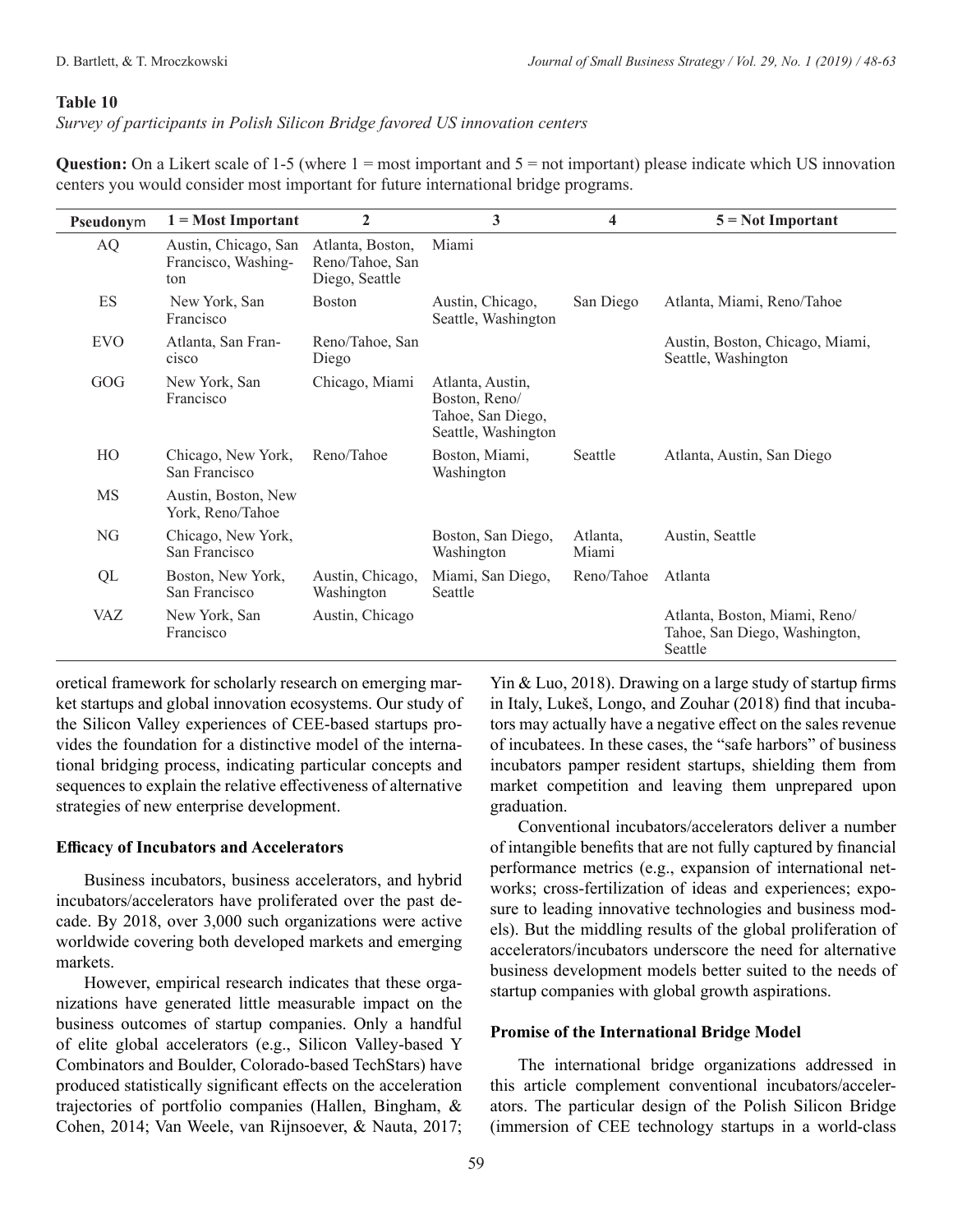foreign ecosystem) affords participating companies greater opportunities for rapid globalization than locally based incubators/accelerators. By forging transnational partnerships between private and public actors, international bridges provide financial support to promising startup firms that may be unable to raise seed funding through traditional investor channels. International bridge organizations also serve as a transitional vehicle for high-potential startups that are not ready for entry into premier accelerators. The application of exacting selection criteria, rigorous residential programs, and systematic follow-up with graduating firms (discussed below) would elude the safe harbor problem that afflicts many incubators/accelerators and heighten the effectiveness of international bridges.

# **Conclusions**

For emerging market companies, international bridge organizations offer a different value proposition than conventional business incubators and business accelerators. Through immersion in developed market-based ecosystems like Silicon Valley, bridge organizations afford emerging market-based startups direct exposure to world-class technology companies, seasoned entrepreneurs, angel investors, and venture capitalists that hasten integration of those firms into global markets.

The international bridge organizations also circumvent the institutional void problem of emerging markets, whose structural liabilities (thin capital markets, shortage of experienced mentors, weak industry-university links, low public sector capacity) hinder the growth strategies of high-potential startup firms. Embedding in dynamic, globally connected, risk-tolerant milieus like Silicon Valley and New York also helps such companies surmount local cultural barriers to international business development.

The international bridge organization assessed in this article (the Polish Silicon Bridge) is especially promising to startup companies in Central and Eastern Europe, which by virtue of region-specific assets are uniquely well positioned for integration into global ecosystems. Eastward enlargement aligned the former socialist countries with the financial/legal/regulatory norms of the European Union, rendering the new accession states of the CEE region comparatively safe locations for technology-intensive, IP-sensitive foreign direct investment. EU enlargement also stimulated high volumes of manufacturing-related FDI, creating a large installed base of leading Western multinationals and integrating CEE companies into regional/global value chains. Furthermore, EU accession gave the CEE countries access to the European Union's Structural and Investment Funds, whose early tranches hastened modernization of regional infrastructure and whose current tranche prioritizes technology, innovation, and human resource development. These regional assets clearly benefit CEE-based, technology-driven startup companies that aspire to quick expansion in global markets.

The CEE region further benefits from an impressive endowment of university-degreed, English-speaking young professionals, a number of whom gained valuable experience with American and West European multinationals before launching their own enterprises. This factor heightens the probability of success of CEE-based entrepreneurs in developed market ecosystems like Silicon Valley, facilitating participants' adoption of innovative technologies and business models and easing their cultural integration into foreign business communities.

Our investigation of the international bridge experiences of Polish startups illuminates the particular challenges and opportunities facing early stage CEE companies. The startups that participated in the Polish Silicon Bridge are representative of a new generation of CEE companies, and include technology based, globally oriented young enterprises poised to leverage their international experiences for innovation-driven growth. Our research indicates that Polish companies reaped substantial benefits from their experiences in Silicon Valley and other foreign ecosystems, notably expansion of transnational networks critical for United States and global market entry.

But our study also demonstrates the limitations of the international bridge model. While immersion in intensive, fixed-term programs like the Polish Silicon Bridge can deliver short-term benefits to participating companies, their long-term success depends on sustained implementation of lessons learned during the foreign ecosystem experiences. To that end, Polish authorities should consider refinements of their international bridge models, including:

- More aggressive promotion of international bridge programs with local companies to enlarge the size and improve the quality of the applicant pool
- More rigorous selection criteria to enlist local startups exhibiting the most talented management, most promising technologies, and greatest prospects for success in the international bridge
- Systematic tracking of the business progress of graduating companies (e.g., angel/venture capital received; foreign strategic partnerships formed; revenue growth achieved; new technologies/business models/practices adopted; new products and services commercialized)
- Reconnecting participating companies and their foreign hosts to strengthen the personal/professional connections forged in the international bridge, through funded return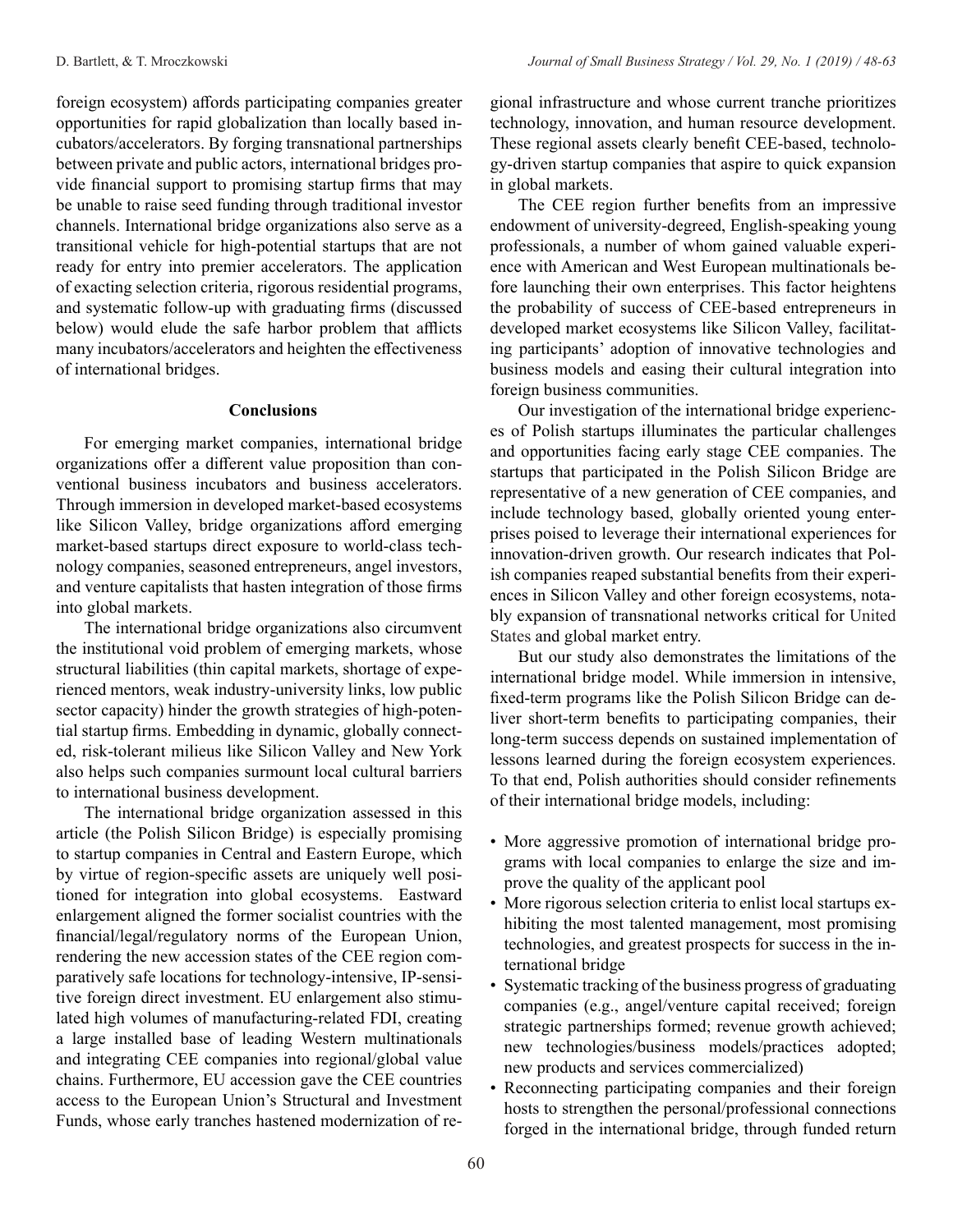trips by local participants to the foreign host and/or visits by foreign partners to the home country

• Sponsorship of international exhibitions to showcase the achievements of local participants in the bridge programs

As an advanced post-transition country that has largely exhausted its scope for efficiency-led growth, Poland faces increasing pressure to pursue innovation-led economic development strategies. The rapid integration of promising local startups in global innovation ecosystems is a key component of that strategy. However, realization of such a goal hinges on the creation of a critical mass of startup companies, small and medium enterprises, and emerging multinationals capable of integration into global innovation ecosystems. The pilot international bridge program examined in this article constitutes a first step towards that objective.

#### **Future Research**

The findings reported in this article draw on a small sample of recent participants in the Polish Silicon Bridge, indicating directions for future research on the integration of emerging market startups in global innovation ecosystems.

A future research agenda may include the following:

- Longitudinal analyses to track the progression of individual emerging market companies from launch to commercialization to global entry
- Firm-specific case studies to observe emerging market startups engaged in business incubators, business accelerators, and international bridge organizations
- Comparative studies of startups, incubators, accelerators, and bridge organizations in different emerging and developed market countries
- Mapping of global innovation ecosystems to trace the transnational commercial activities of emerging market-based and developed market companies in those hubs

#### **Acknowledgements**

The authors would like to acknowledge the following individuals for their contributions to this article. Professor Pawel Pietrasienski of the Warsaw School of Economics facilitated access to the Polish startup firms that participated in our survey research. Professors Erran Carmel and Gwanhoo Lee of the Kogod School of Business, American University provided helpful feedback on an earlier draft of the article. Patryk Czerwony served as research assistant for the project, effectively interfacing with our Polish survey participants. We also acknowledge the valuable comments

and suggestions of anonymous reviewers of the draft paper we presented at the 8th conference of the Global Innovation and Knowledge Academy (GIKA) in Valencia, Spain in June 2018.

#### **References**

- Albort-Morant, G., & Oghazi, P. (2016). How useful are incubators for new entrepreneurs? *Journal of Business Research*, *69*(6), 2125-2129.
- Barrehag, L., Fornell, A., Larsson, G., Mårdström, V., Westergård, V., Wrackefeldt, S. (2012). *Accelerating success: A study of seed accelerators and their defining characteristics.* Retrieved from Thesis in Industrial Engineering and Management, Department of Technology Management, Chalmers University of Technology, Gothenberg, Sweden. (TEKX04-12-10).
- Berger, A., & Brem, A. (2016). Why do European companies have innovation hubs in Silicon Valley–Best practice examples and key takeaways. *Thunderbird International Business Review*, *59*(6), November/December, 757-763.
- Bøllingtoft, A. (2012). The bottom-up business incubator: Leverage to networking and cooperation practices in a self-generated, entrepreneurial-enabled environment. *Technovation*, *32*(5), 304-315.
- Bruneel, J., Ratinho, T., Clarysee, B., & Groen, A. (2012). The evolution of business incubators: Comparing demand and supply of business incubation services across different incubator generations. *Technovation*, *32*(2), 110-121.
- Cohen, S. (2013). What do accelerators do? Insights from incubators and angels. *Innovations*, *8*(3/4), 19-25.
- Dutt, N., Hawn, O., Vidal, E., Chatterji, A., McGahan, A., & Mitchell, W. (2016). How open system intermediaries address institutional failures: The case of business incubators in emerging market countries. *Academy of Management Journa*l, *59*(3), 818-840.
- Ernst, H., Kahle, H., Dubiel, A., Prabhu, J., & Subramaniam, M. (2015). The antecedents and consequences of affordable value innovations for emerging markets. *Journal of Product Innovation Managemen*t, *32*(1), 65-79.
- European Commission (2018). *European Innovation Scorecard 2018.* Brussels: European Commission.
- Fey, C., Nayak, A., Wu, C., & Zhou, A. (2016). Internationalization strategies of emerging market multinationals: A five M framework. *Journal of Leadership & Organizational Studies*, *23*(2), 128-143.
- Gauthier, J. F. (2017). *Global startup ecosystem report 2017*. Retrieved from https://startupgenome.com/report2017/.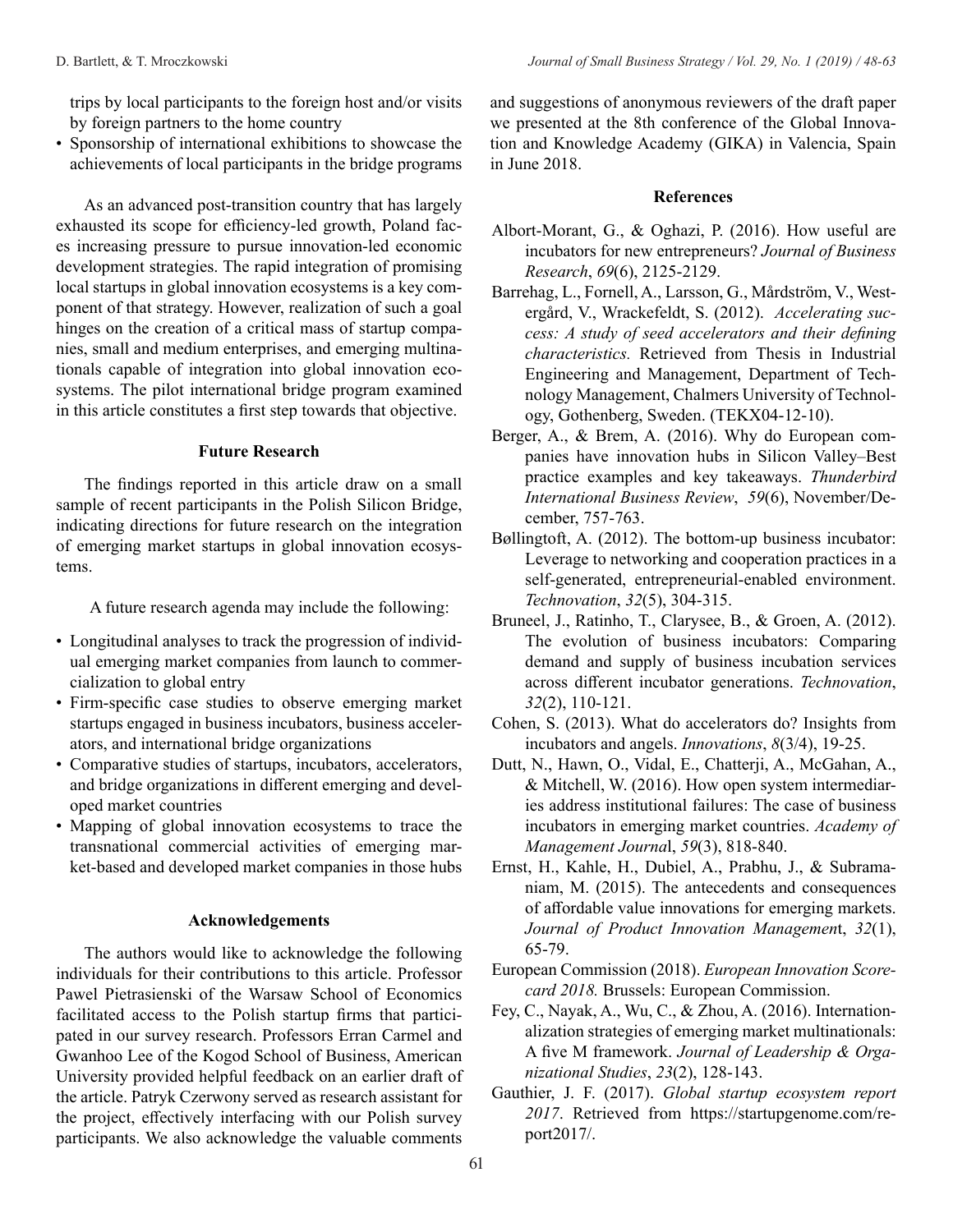- Guillén, M., & García-Canal, E. (2012). *Emerging markets rule: Growth strategies of the new global giants.* New York: McGraw-Hill.
- Hallen, B., Bingham, C., & Cohen, S. (2014). Do accelerators accelerate? A study of venture accelerators as a path to success. *Academy of Management Annual Meeting Proceeding*s, *2014*(1), 747-752.
- Iyortsuun, A. (2017). An empirical analysis of the effect of business incubation process on firm performance in Nigeria. *Journal of Small Business & Entrepreneurship*, *29*(6), 433-459.
- Lukeš, M., Longo, M., & Zouhar, J. (2018). Do business incubators really enhance entrepreneurial growth? Evidence from a large sample of innovative Italian startups. *Technovation*, In Press.
- Ministr, J., & Pitner, T. (2015). Academic-industrial cooperation in ICT in a transition economy–Two cases from the Czech Republic. *Information Technology for Development*, *21*(3), 480-491.
- Misra, K., Memili, E., Welsh, D., & Fang, H. (2014). The impact of foreign direct investment (FDI) on women's entrepreneurship. *Journal of Small Business Strategy*, *24*(1), 45-59
- Mrkajic, B. (2017). Business incubation models and institutional void environments. *Technovation*, *68*, 44-55.
- Mroczkowski, T., Assudani, R., Muñoz-Fernández, A., & Khilji, S. (2017). Entrepreneurial support systems: Role of the Czech Accelerator. *International Journal of Entrepreneurship and Innovation Management*, *21*(6), 530-552.
- Mulolli, E., Islami, X., & Skenderi, N. (2017). Business encubators as a factor for the development of SMEs in Kosovo. *International Journal of Management, Accounting and Economics*, *4*(6), 659-666.
- Musteen. M., Datta, D., & Francis, J. (2014). Early internationalization by firms in transition economies into developed markets: The role of international networks. *Global Strategy Journal*, *4*(3), 221-237.
- Naqshbandi, M. & Kamel, Y. (2017). Intervening role of realized absorptive capacity in organizational culture–open innovation relationship: Evidence from an emerging market. *Journal of General Management*, *42*(3), 5-20.
- Paulose, H., & Nair, S. (2015). Open innovation in emerging markets: A business model perspective. *Journal of Promotion Management*, *21*(1), 1-2.
- Pauwels, C., Clarysse, B., Wright, M., & Van Hove, J. (2016). Understanding a new generation incubator model: The accelerator. *Technovation*, *50-51*, 13-24.
- Piatkowski, M. (2016). *Toward an innovative Poland: The entrepreneurial discovery process and business needs*

*analysis*. Washington, D.C.: World Bank Group.

- Pietrasienski, P. (2013). Silicon Valley acceleration center–A case study of the first Polish government "bridge organization". *Przegląd Organizacji, 8*, 54-60.
- Pietrasienski, P., & Bitka, K. (2015). European bridge organizations in Silicon Valley: Organizational structures, activity profiles, best practices. Trade and Investment Section of the Polish Embassy, Washington, D.C.
- Pitchayadol, P., Hoonsopon, D., Chandrachai, A., & Triukose, S. (2018). Innovativeness in Thai family SMEs: An exploratory case study. *Journal of Small Business Strategy*, *42*(1), 38-48.
- Ramamurti, R. (2016). Internationalization and innovation in emerging markets. *Strategic Management Journal*, *37*(13), E74-E83.
- Randolph, S., & Grose, T. (2014). *Europe and the Bay Area: Investing in each other*. San Francisco: Bay Area Council Economic Institute. Retrieved from http://www.bayareaeconomy.org/report/europe-andthe-bay-area/.
- Rogova, E. (2014). The effectiveness of business incubators as the element of the universities' spin-off strategy in Russia. *International Journal of Technology Management & Sustainable Development*, *13*(3), 265-281.
- Sivalogathasan, V. & Wu, X. (2014). The effect of foreign direct investment on innovation in South Asian emerging markets. *Global Business and Organizational Excellence, 33*(3), 63-76.
- Startup Genome (2017). *Global Startup Ecosystem Report.* Oakland, CA: Startup Genome. *Retreived from*  https://startupgenome.com/reports/2018/GSER-2018 v1.1.pdf.
- Subramaniam, M., Ernst, H., & Dubiel, A. (2014). From the special issue editors: Innovations for and from emerging markets. *Journal of Product Innovation Management, 32*(1), 5-11.
- Van Agtmael, A. (2007). *The emerging markets century: how a new breed of world-class companies is overtaking the world.* New York: Free Press.
- Van Weele, M., van Rijnsoever, F., & Nauta, F. (2017). You can't always get what you want: How entrepreneur's perceived resource needs affect the incubator's assertiveness. *Technovation*, *59*, 18-33.
- Wang, Y., Sutherland, D., & Ning, L. (2014). A dynamic comparative analysis of international innovation networks in emerging market MNCs. *Industry and Innovation*, *21*(6), 457-475.
- Winterhalter, S., Zeschky, M., Neumann, L., & Gassmann, O. (2017). Business models for frugal innovation in emerging markets: The case of the medical device and laboratory equipment industry. *Technovation*, *66*, 3-13.